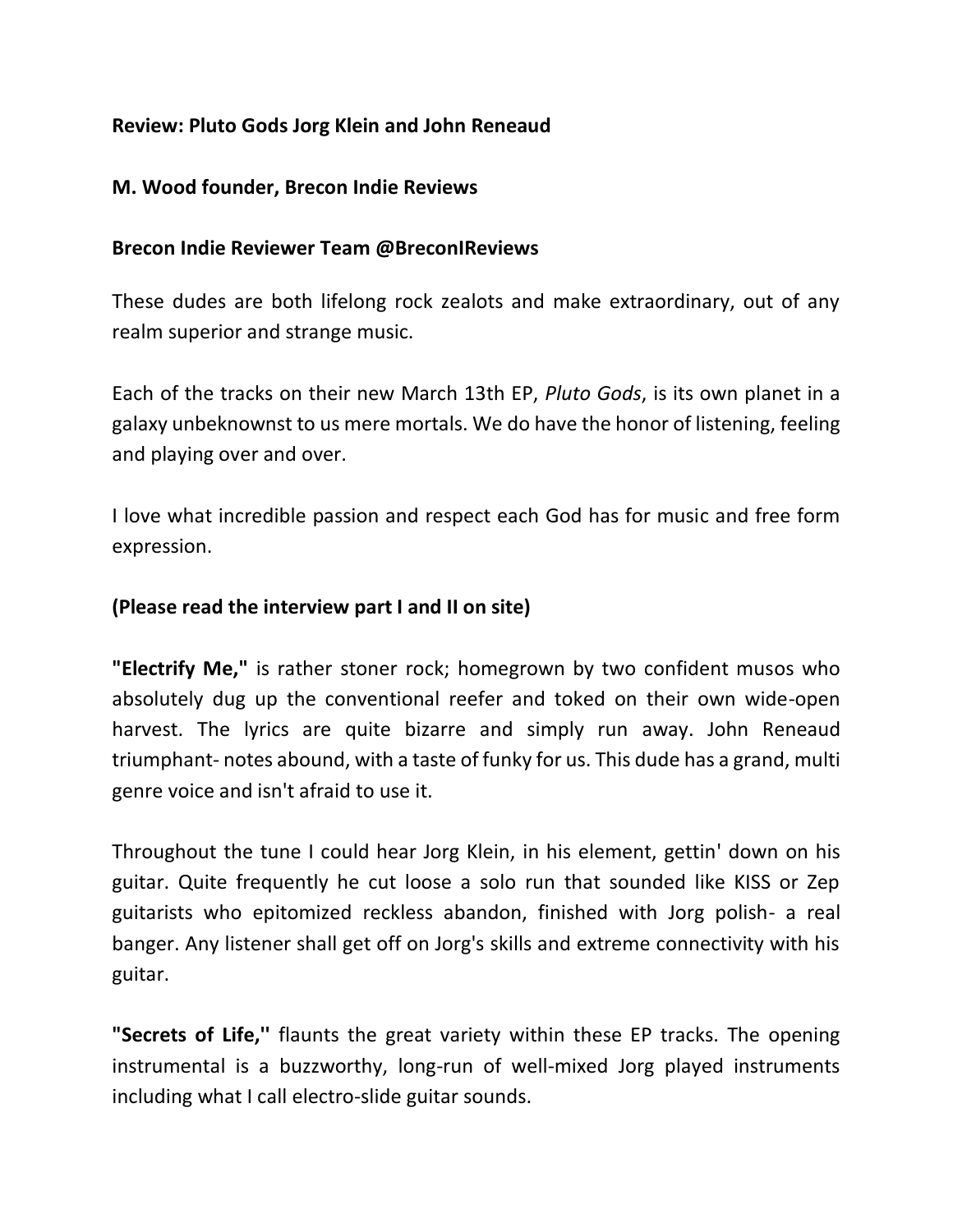The song is written freely by John and I can hear his Detroit blues background threading through this R&R & Rock tune.

I've decided, **"I'll Be There," Ft. Jared Asher of Love Battalion** on drums, to be my favorite of the EP, quite delicious. The track is a song written by ace songwriters and the hook is repetitive and mood-change effective. John sincerely emphasizes feeling and lyrics through vocal ranges and throws in some oddities that are magnificent.

Jorg is the hero in this song, to me. I've heard guitars cry, Jorg can string and the guitar talks.

Yes, it talks and each word is full of emotion. He is in love with guitar and any listener shall feel this. His skilled-up fingers hold the gift of translating emotion. This adds a palpable layer to this song, a top of sounds that lean Floydian and 80s Heavy Prog Rock- a combo of skills rarely heard at such a high level.

I also flashed back to the four Prog Rock bands that hit close together in the latter half of the 70s- Boston, Foreigner, Journey and Kansas- the chill cousin. My favorite excerpt from a long interview is Jorg describing his use of creating and playing upstairs with sunshine or downstairs for dim.

Jorg vibes out a taffy pull between pain and hope about which John sings with an undercurrent of Blues and Country. The story seems like a dude promising he'll be there for someone while wondering who shall be there for him; the latter I'm assuming, through the sounds of both instruments and vocals.

Jarred Asher of Love Battalion, for whom I hold both fondness and absolute respect, skillfully mastered drums for this song. He hung right in with the Pluto Gods and provided the perfect sound, as a backbone.

#### **"Five Times Lost"** Ft. **Christian Saal**